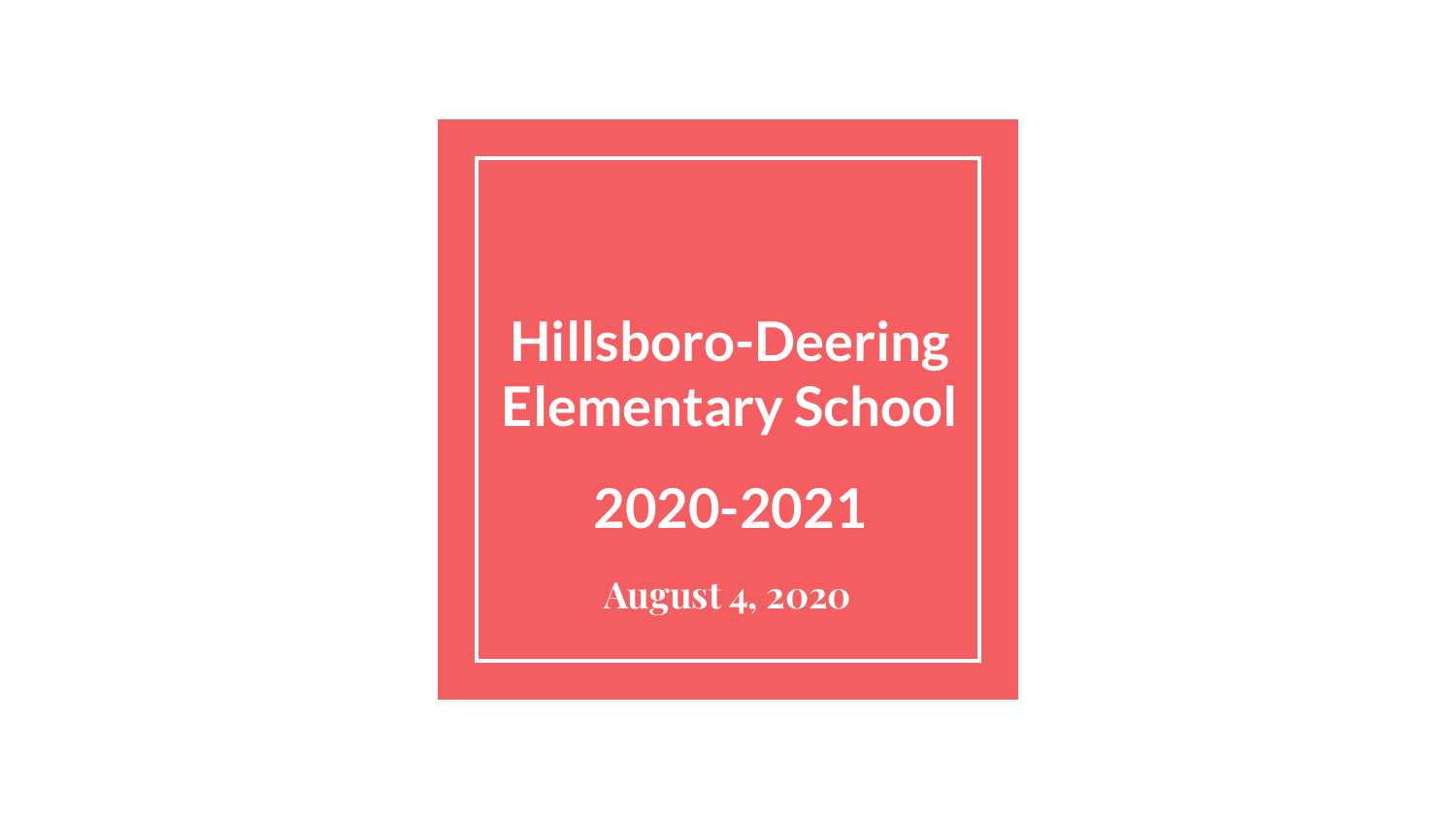## **Proposed Learning Options**



**Hybrid AA/BB schedule**: Students would be assigned to a group A or B. Students in group A would attend school on Monday and Tuesday and work remotely Wednesday, Thursday, Friday. Students in the B group would work remotely Monday,Tuesday and Wednesday and attend school in person Thursday and Friday. Our goal for students working remotely will be to "tune in" to live lessons from the classroom or watch the recorded lesson at a later time. Small group instruction will be offered on some remote days. Staff will be working from the building 5 days a week.

\*\*Kindergarten students will attend school in the building Mon, Tues, Thurs, Fri and work remotely Wed.

**Full Remote**: Students work from home every day with support from teachers.